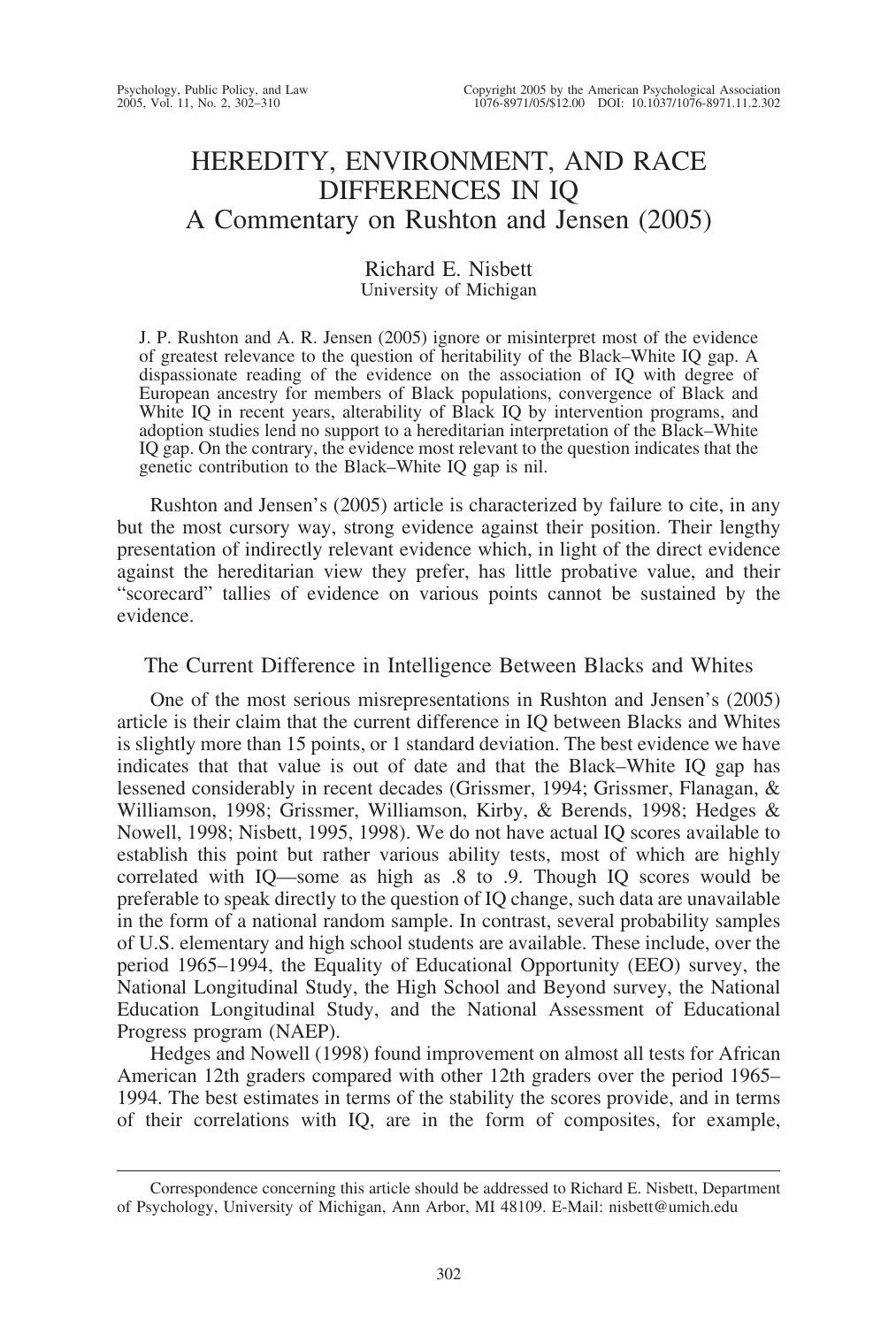reading  $+$  vocabulary  $+$  mathematics for the EEO survey. The Black–White gap on these composites over the period decreased on average by 0.13 standard deviation per decade, yielding an estimate of a reduction of the gap by around 0.39 standard deviation over the period. The largest study, conducted by the NAEP, indicated that, if trends were to continue, the gap in reading scores would be eliminated in approximately 25 years and the gap in science scores in approximately 75 years.

Grissmer, Flanagan, and Williamson (1998) found comparably large gains on the NAEP for Blacks in elementary school, junior high, and high school. Whites gained slightly in both math and reading between 1971 and 1996, but Blacks gained much more, narrowing the gap by 0.2 to 0.6 standard deviations. This would yield estimates of obliteration of the gap somewhere between 20 and 60 years from now, except that the gains were concentrated among the students, at all age groups, who entered school in the period between 1968 and 1980. Students entering prior to that period and after that period showed no gains. It would take us far afield to discuss why the gains occurred when they did, but the main relevance is that the old estimate of 1 standard deviation in ability scores no longer applies. The gap is substantially less than that at the present time, probably more like  $0.6-0.7$  standard deviation or approximately 10 IQ points.

# The Effects of Intervention

A second misrepresentation by Rushton and Jensen (2005) flows from their statement that the Head Start program leads only to immediate and not to long-term gains. Because no other early childhood intervention programs are mentioned, the implication is that such programs are not effective over the long run. But in fact, more ambitious interventions produce very significant gains that last as long as until age 15, the oldest age tested to this point to my knowledge (S. L. Ramey & Ramey, 1999). For example, Campbell and Ramey (1994) provided Black infants with an 8-hr per day intervention involving exercises designed to enhance cognitive, language, perceptual–motor, and social development. Mothers of the children had an average IQ of 85. At age 12, 56% of control children had IQs in the normal range (above 85), about what would be expected based on the mothers' IQ and assuming that the fathers' IQ was in the same vicinity. But 87% of children exposed to the intervention had IQs in the normal range. Only 13% of intervention-exposed children were of borderline IQ, and none were even mildly retarded. In contrast, 37% of control children were of borderline intelligence, and 7% were at least mildly retarded.

Other early intervention programs have shown IQ effects of intervention programs in the range of  $4-5$  points, which are sustained until at least age  $8-15$ (e.g., S. L. Ramey & Ramey, 1999). Effects on academic achievement can also be substantial. Ramey and his colleagues found an intervention program resulted in 12% placement in special education classes at some point by the age of 15 as compared with 48% for control children (C. T. Ramey et al., 2000). They found that 30% of children who had participated in an intervention program had been retained in a grade by age 15 as compared with 56% of control children. By now, there are many studies showing significant, sometimes marked and sustained, effects of early intervention programs. But Rushton and Jensen (2005) choose to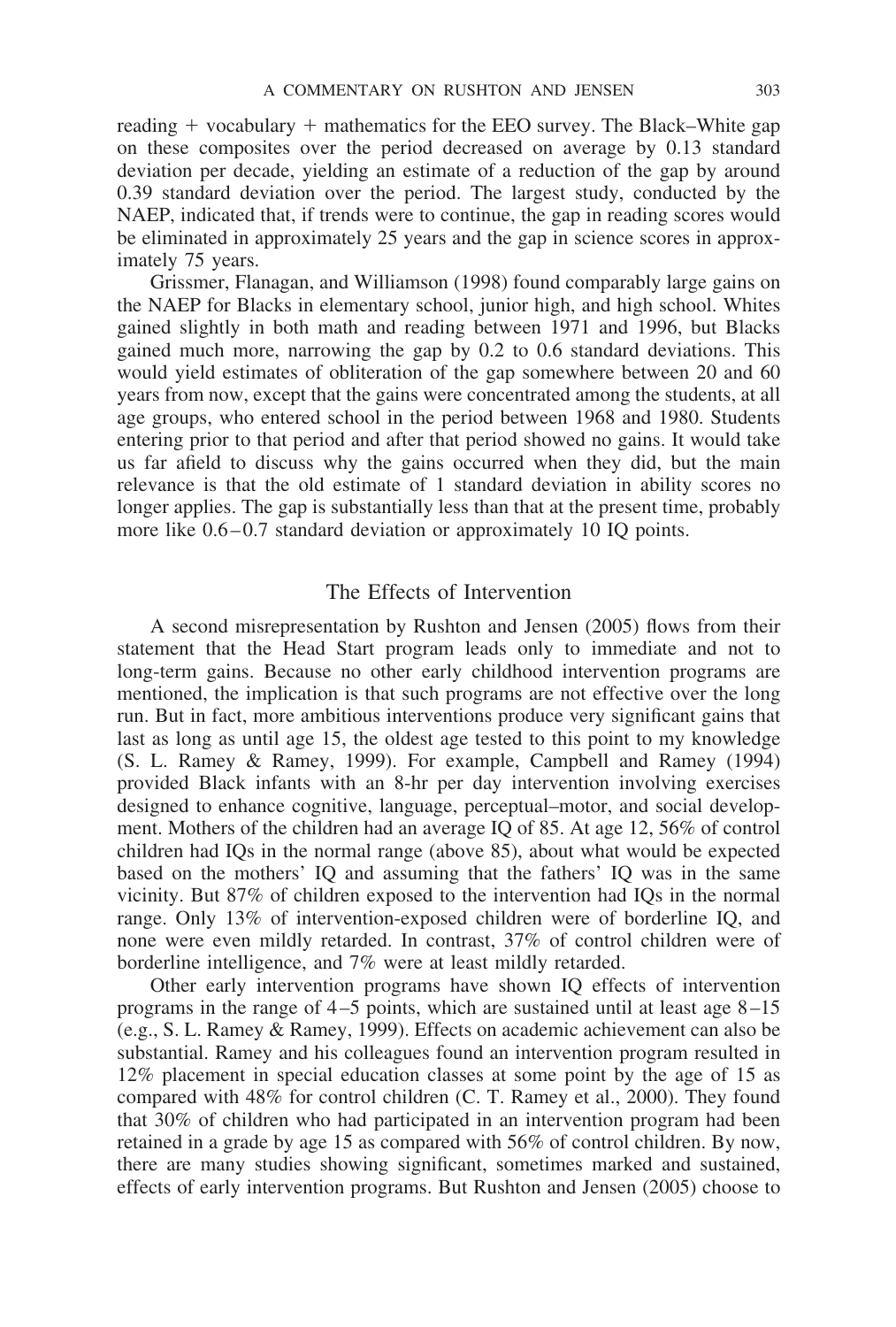#### 304 NISBETT

cite only one failure, and by implication to allow it to stand as the only relevant finding.

It should also be noted that it is not merely early intervention that increases IQ and school achievement. Programs at every age level from infancy to college can be effective (Bennett, 1987; Herrnstein, Nickerson, De Sanchez, & Swets, 1986; Selvin, 1992; Steele et al., 2004; Treisman, 1992). There is thus very good reason to believe that steps can be taken—some not terribly expensive—to improve test and academic performance of Blacks.

## Direct Tests of Heritability of the Black–White IQ Difference

Most important, Rushton and Jensen (2005) ignore or misrepresent a large literature dealing with the most direct sort of evidence, which relates to the influence of European ancestry on Black intelligence. U.S. "Black" populations contain as much as 30% European genes. This means that an individual who is identified as Black could have anywhere from 100% African ancestry to mostly European ancestry (true of as much as 15% of some U.S "Black" subpopulations; Herskovits, 1930). This allows us to identify the extent to which percentage African ancestry, variously assessed, is associated with IQ. Five different types of studies allow for an estimation of the effect of relatively African versus relatively European genes on IQ. I report these below in increasing order of what I take to be their probativeness.

### *Skin Color*

There are numerous studies of the association between skin color and IQ. Skin color can be used as at least a weak proxy for racial admixture. We can ask whether lighter, presumably more European, skin is associated with higher IQ. Of course, if it were, this would constitute only modest support for the genetic hypothesis because there would be valid grounds for assuming that more social and economic advantages accrued to people with relatively light skin than to people with relatively dark skin and that these advantages would be reflected in higher IQs. In fact, however, the correlation between lightness of skin and IQ, averaged over a large number of studies reviewed by Shuey (1966), is in the vicinity of .10. The average correlation between IQ and judged "Negroidness" of features is even lower.

# *Self-Reports of European Ancestry*

Another way to determine the genetic origins of the Black–White difference is to examine the tails of the distribution of Black IQ. We can ask whether Blacks having a significant degree of European heritage are more likely to have high IQ scores. The extreme high-end tail of the IQ distribution should be especially telling, because on the hereditarian theory one would expect people at the tail to be particularly likely to have substantial European ancestry. Jenkins (1936) identified 63 children in a sample of Black Chicago schoolchildren with IQs of 125 or above, and 28 with IQs of 140 or above. Degree of European ancestry was assessed on the basis of self-reports about parents and grandparents. Children with IQs of 125 or above, as well as those with IQs of 140 or above, were slightly less likely to have substantial European ancestry than was estimated to be characteristic of the U.S. Black population as a whole at the time. The results are consistent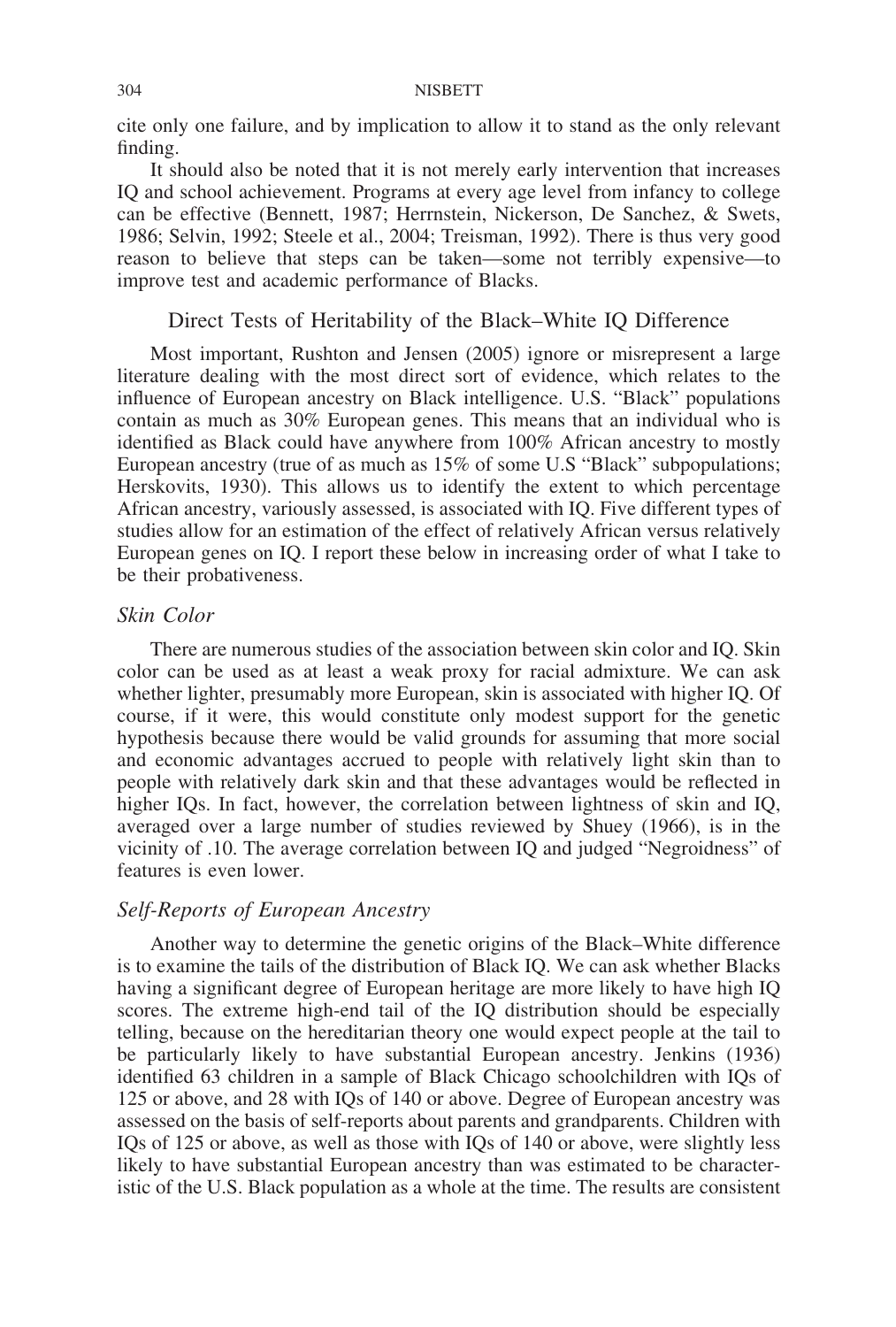with a model of zero genetic contribution to the Black–White gap. Rushton and Jensen do not mention this study.

# *Children in Postwar Germany Born to Black and White American Soldiers*

Eyferth (1961) examined the IQs of several hundred German children fathered by Black GIs during the post-1945 occupation and compared them with the IQs of children fathered by White GIs. The children of the Black GIs had an average IQ of 96.5. The children of the White GIs had an average IQ of 97. Because the (phenotypic) Black–White gap in the military was similar to that for the U.S. population, these data imply that the Black–White gap in the U.S. population as a whole is not genetic, even in part (Flynn, 1980, pp. 87–88). The results seem particularly telling because it seems highly likely that environmental conditions were inferior for Black children.

How do Rushton and Jensen (2005) treat this study, so telling on the face of it? They give it only two sentences of description and then proceed to critique it on two main grounds. First, 20% to 25% of the "Black" fathers were North African. But one would have to assume preposterously high IQ scores on the part of the North African portion of the Black population to make up for the substantial difference between offspring of Blacks and Whites predicted by their hereditarian theory. Second, Rushton and Jensen assume that Black soldiers were more rigorously selected than Whites and so might have had IQs nearly as high as those of the White soldiers. Blacks in the military did indeed have higher IQs than did Blacks in the general population, but the same was true of White soldiers compared with the general White population. Flynn (1980) has argued that the evidence indicates that the gap in IQ between Black and White soldiers was the same as that in the U.S. population at large.

# *Mixed-Race Children Born to Either a Black or a White Mother*

If the Black–White IQ gap is largely hereditary, then children having one Black and one White parent should have the same IQ on average, regardless of which parent is Black. But if one assumes that mothers are particularly important to the intellectual socialization of their children and if the socialization practices of Whites are more favorable to IQ development than those of Black mothers, then children of White mothers and Black fathers should have higher IQs than children of Black mothers and White fathers. This could of course not have a plausible genetic explanation. In fact, it emerges that children of White mothers and Black fathers have IQs 9 points higher than children with Black mothers and White fathers (Willerman, Naylor, & Myrianthopoulos, 1974). This result in itself suggests that most of the Black–White IQ gap is environmental in origin. But because mothers are not the only environmental influence on the child's IQ, the 9-point difference might be regarded as a very conservative estimate of the environmental contribution to the gap.

What do Rushton and Jensen (2005) have to say about this study? Because the White mother–Black father pairs averaged 1 year more of education than the Black mother–White father pairs, they conclude the study is uninterpretable! Of course, there can be no basis for assuming that 1-year's difference in education on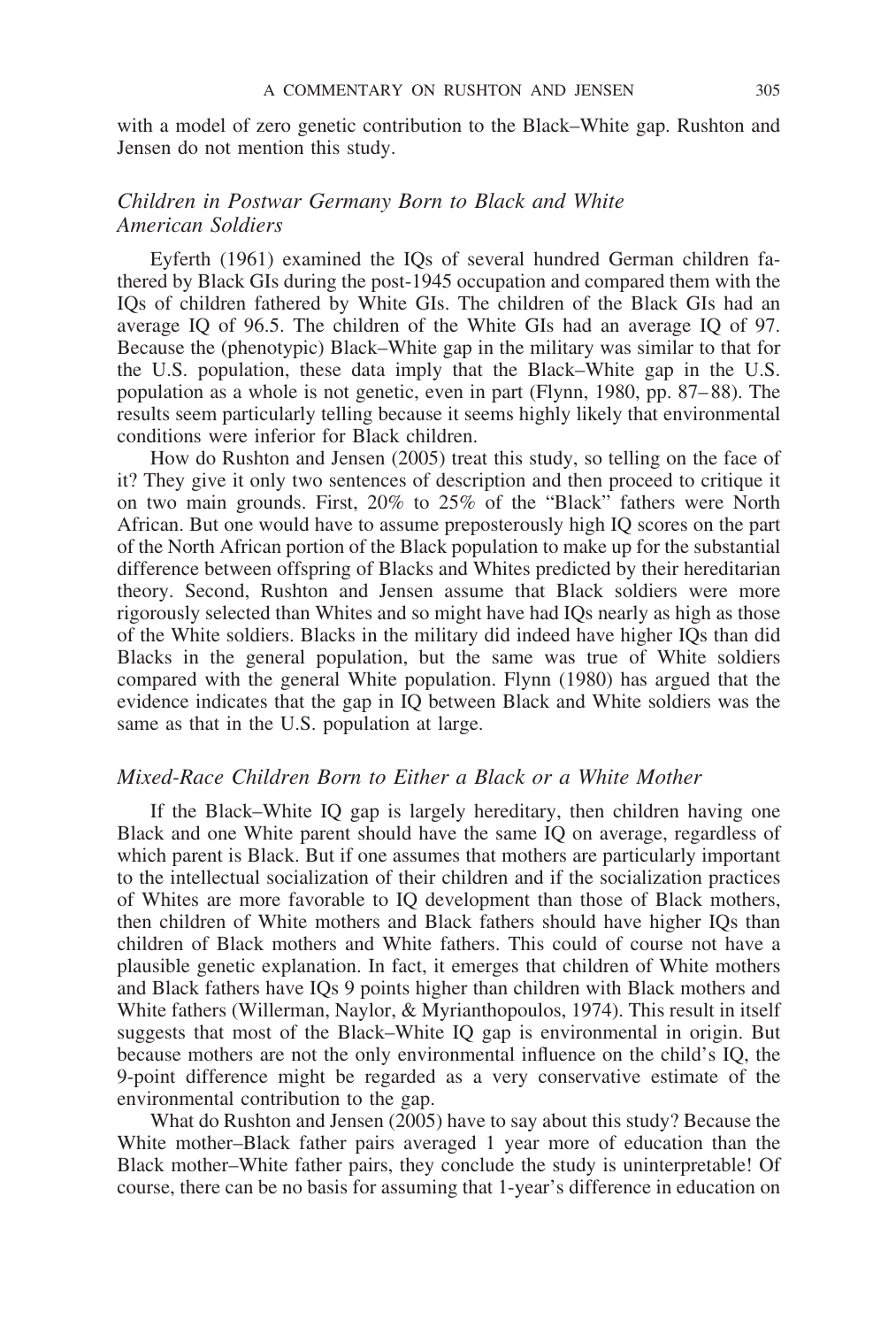the part of the parents could possibly translate into an expected 9 IQ point difference for the children.

# *Studies Measuring European Ancestry Through Blood Group Indicators*

Different races have different frequencies of various blood groups. If the hereditarian model is correct, Blacks having more blood groups characteristic of Europeans should have higher IQs. But Sandra Scarr and her colleagues (Scarr, Pakstis, Katz, & Barker, 1977) found that the correlation between IQ and "European" heritage among Blacks as measured by blood groups was only .05 in a sample of 144 Black adolescent twin pairs. They found a typical correlation of .15 between skin color and IQ, which suggests that the comparable correlations between skin color and IQ in other studies are due not to more European genes on the part of light-skinned Blacks but to social and economic advantages accruing to individuals with lighter skin.

Another blood-group study, by Loehlin, Vandenberg, and Osborne (1973), also examined the association between Europeanness and IQ in a sample of Blacks. In this study, the estimated Europeanness of *blood groups* (rather than the Europeanness of individuals, estimated from their blood groups) was correlated with IQ in two small samples of Blacks (Loehlin et al., 1973). A .01 correlation between IQ and the extent to which blood group genes were more characteristic of European than African populations was found. In another small sample, they found a nonsignificant, –.38 correlation, such that blood groups associated with Europeanness predicted lower IQ scores.

How do Rushton and Jensen (2005) deal with these data, so apparently damning of an even partially hereditary model? They report that "these studies failed to choose genetic markers with large allele frequency differences between Africans and Europeans" (p. 262). Of course, on the hereditarian hypothesis, the markers would have to have been worthless to yield a zero difference between the populations studied.

Rushton and Jensen (2005) add only a few studies to the list above concerned with racial admixture, and those have extremely weak findings, poor methodology, tangential relevance, or a combination of the three. For example, they cite one study by Lynn (2002), which found a correlation of .17 between self-report of skin color as "very dark," "dark brown," "light brown," or "very light" and a 10-word vocabulary test score. Another study, by Rowe (2002), is merely yet another showing that Blacks have lower IQ scores than Whites. Still other studies ask us to believe that average IQ scores of 70 (in the retarded range) for samples of Africans and for the Black children in a particular Georgia county could possibly be an accurate reflection of genotypic IQ in pure African populations. This would mean that an individual 2 standard deviations from the mean would only manage to reach an IQ of 100, which is average for Western White populations.

Rushton and Jensen (2005) end the empirical part of their article with a scorecard. The scorecard results: hereditarian model  $(+)$ ; culture-only model  $(0)$ . But any sensible reading of the directly relevant research would have to conclude that there is no support whatever in these studies for an even partially hereditarian model. On the contrary, the converging methodologies provide strong evidence that the genetic contribution to the Black–White IQ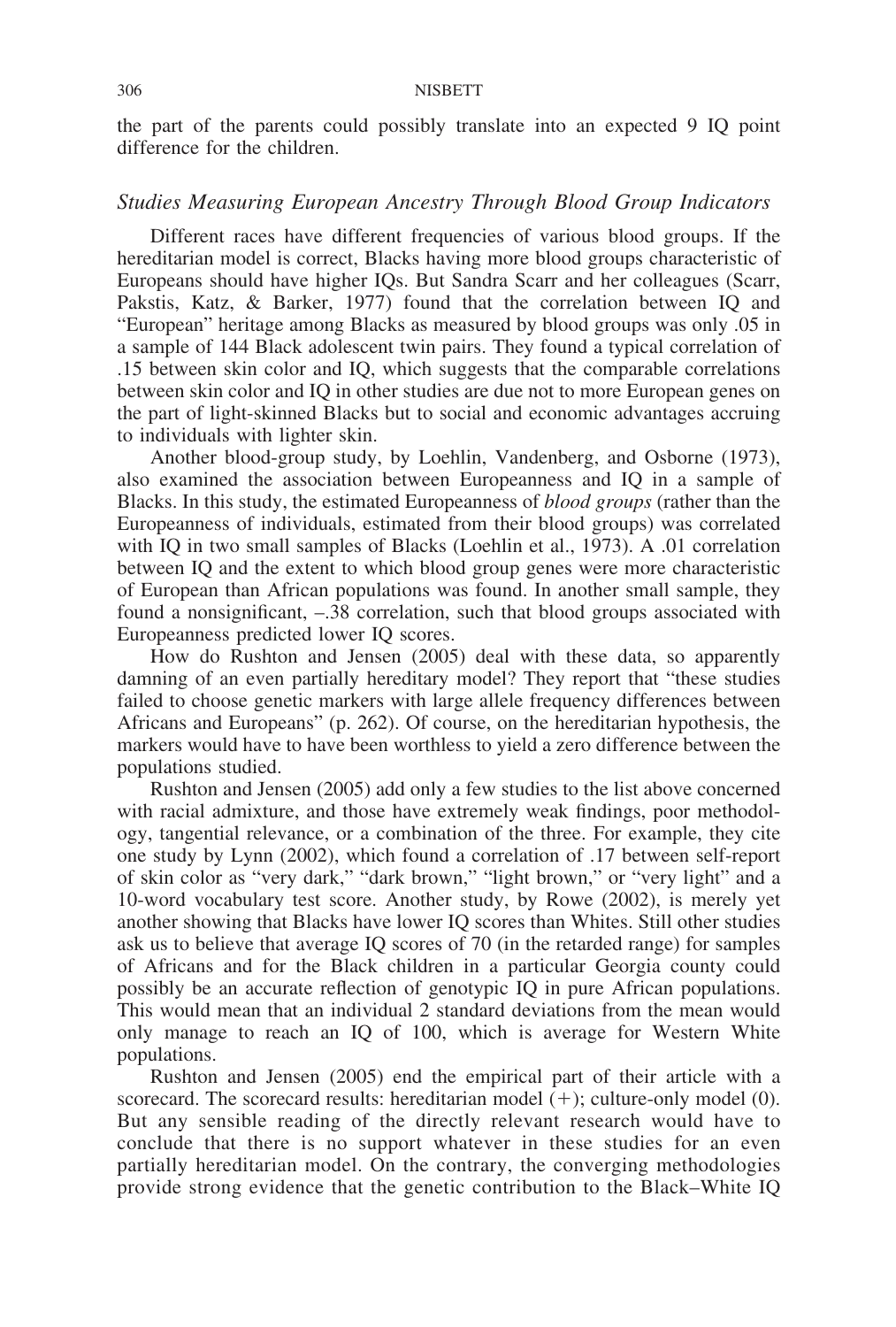gap is close to zero and do not even suggest a direction for any possible genetic contribution.

#### Adoption Studies

There are three major adoption studies that address the question of genetic contribution to the Black–White IQ difference. The first two reported below receive one sentence each of description from Rushton and Jensen (2005); the third receives seven paragraphs.

#### *Assignment of Black Adoptees to Families of Different Races*

Under the hereditarian model, it should make relatively little difference whether Black children are adopted by Black families or by White families. Under an environmental model that assumes that White families are especially likely to intervene in their children's socialization in ways that result in their having high IQs, it should make a substantial difference whether the Black child is raised with a Black or White family. And in fact, it does. Moore (1986) found that Black children raised by Black middle-class families had mean IQs of 104, whereas Black children raised by White middle-class families had mean IQs of 117.

Though it is possible that self-selection of some kind might have operated to produce this difference, it could only have happened if genotypically less intelligent children were more likely to be assigned to the Black families than to the White families. But there is no reason to assume that this was the case, or at least that it could possibly account for the results by itself. It seems extraordinarily unlikely that adoption agencies could have engineered IQ differences in placement on the order of 13 points.

Moore's (1986) study also provides some evidence about socialization for intelligence. White mothers were more supportive of their children's intellectual explorations and more forgiving of mistakes than were Black mothers, who tended to be highly critical.

### *Assignment of Black and White Adoptees to the Same Environment*

Tizard, Cooperman, and Tizard (1972) studied Black and White children assigned to a highly enriched institutional environment. At age 4 or 5, the White children had IQs of 103, the Black children IQs of 108, and mixed-race children IQs of 106. The Black children were West Indian and the White children were English, and though it is possible that the Black children were born to more intelligent parents than the White children, Flynn (1980) has argued that the difference could have been only enough to eradicate the Black advantage in IQ score, not to turn the advantage to the Black children.

#### *Assignment of Black and White Adoptees to Different White Families*

The study to which Rushton and Jensen (2005) allocate so much space is the single adoption study that provides any support whatever to the hereditarian position. This is a study by Scarr and Weinberg (1976; Weinberg, Scarr, & Waldman, 1992), which examined adoptees into White families who had two White biological parents, two Black biological parents, or one Black and one White parent. The study is more difficult to interpret than the other two, one of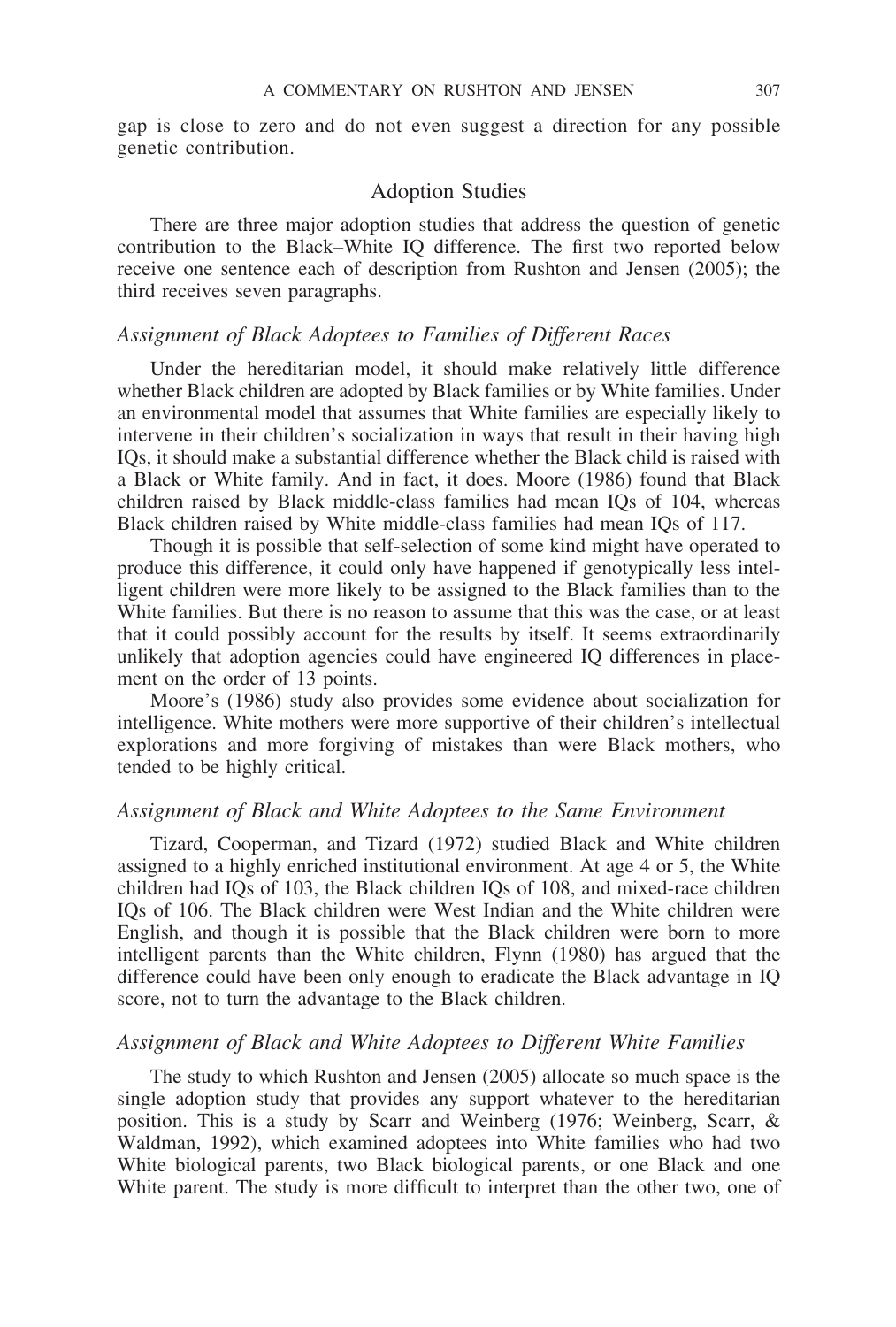#### 308 NISBETT

which assigns Black children, who were probably equivalent in expected IQ, to either Black or White middle-class families and the other of which assigns both Black and White children to the same environment. The Scarr and Weinberg study held neither race nor expected IQ nor adoptive setting constant. An additional problem with the Scarr and Weinberg study is that the Black children were adopted at a later age than the others, which would prompt an assumption of lower initial IQ for them. In addition, the Black children's mothers had lower educational levels than did those of the other two groups, which also would prompt an assumption of lower initial IQ. Finally, the "quality of placement" was higher for White children than for other children. All of these facts combined mean that it is not possible to know what to predict under either a hereditarian model or a pure environmental model.

The average IQ of the White children at age 7 to 8 years was 112, that of mixed-race children 109, and that of Black children 97. The results are consistent with the assumption that the middle-class family environment resulted in a substantial gain in IQ for all groups. They do not rule out a genetic contribution to explain the gap because the Black children had lower IQs than those of either of the other two groups. Because of the likelihood that the Black children had lower IQs to begin with, for both genetic and nongenetic reasons, however, the results do not give strong support to the hereditarian model. At age 17 the White children had IQs (as measured by another test) of 106, the mixed-race children 99, and the Black children 89. These results are not materially different, in terms of size of the gap, from those at age 7 to 8. The Black children at the earlier point had IQs 15 points lower than those of the White children and at the later point had IQs 17 points lower. The gap was 3 points at age 7 to 8 between White children and mixed-race children and 7 points at age 17.

Rushton and Jensen (2005), however, wish to emphasize the relative difference at the two ages. Because the genetic influence on IQ asserts itself progressively over the life span, they maintain that the greater gap at the later age is reflective of a genetic contribution to the gap. In fact, Rushton and Jensen give as one of their main reasons for reviewing the Scarr and Weinberg study in such depth is that it continues out to the older ages (the other two reasons being that it is the "largest" and "best-known"). There are several flaws with the developmental argument. First, the relative magnitude of differences at the two ages are slight, and second, and more important, the life span data that Rushton and Jensen themselves cite do not support the claim that more of the IQ variance at age 17 is genetically driven than at earlier ages. Evidence of a greater genetic contribution to IQ occurs only after the age of 20 (see their Figure 3). Finally, Weinberg et al. (1992) noted that the scores of the adolescent Black and mixed-race children have to be interpreted in light of the fact that these children as a group had severe adjustment problems, a fact that Rushton and Jensen do not mention.

The Scarr and Weinberg study thus provides nothing more definite than the likelihood that middle-class environments raise the IQs of children of all racial combinations. Many aspects of design weakness have to be overlooked to infer any support at all for the hereditarian model.

How do Rushton and Jensen (2005) assess the adoption results across the two studies showing unambiguous lack of support for the hereditarian model and the one study showing at most ambiguous support for it? Their scorecard results: hereditarian model  $(++)$ ; culture-only model  $(-)!$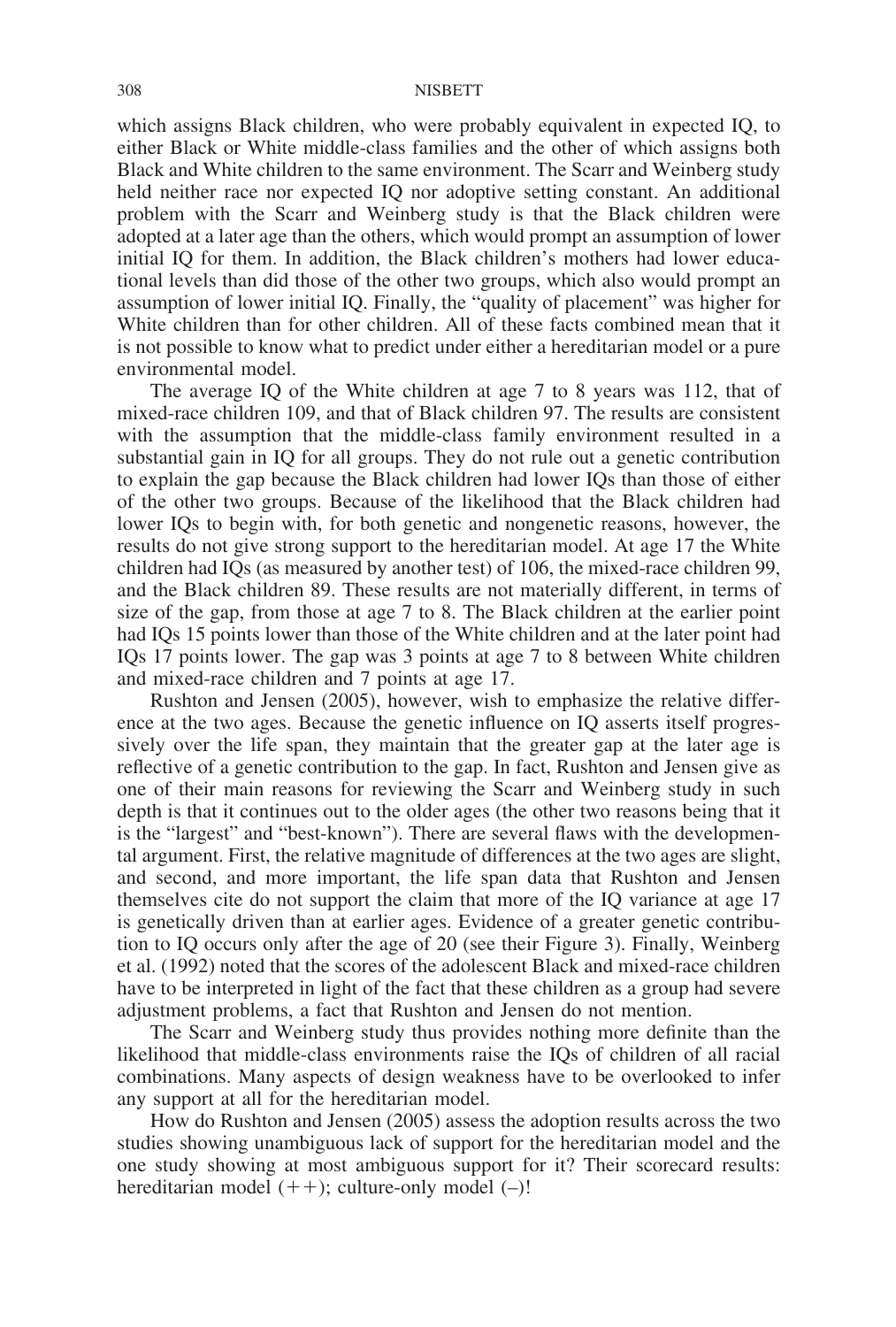The rest of Rushton and Jensen's (2005) article consists of reports of brain size and reaction time correlates and other indirect evidence. If the direct evidence were not so strongly supportive of a purely environmental explanation of the Black–White difference in IQ, then such findings would have relevance to an understanding of the difference. But when direct evidence points so clearly to the conclusion that there is no hereditary basis for the difference, indirect correlational evidence has little meaning.

#### Conclusion

In short, Rushton and Jensen (2005) ride roughshod over the evidence concerning the question of whether the Black–White IQ gap has a hereditary basis. The most directly relevant research concerns degree of European ancestry in the Black population. There is not a shred of evidence in this literature, which draws on studies having a total of five very different designs, that the gap has a genetic basis. Adoption studies give scarcely more support to the heritability position. Finally, Black and White IQ scores have converged in recent decades, and in addition, we know that intervention programs can produce substantial and lasting effects on Black IQ. The most obvious policy relevance of this set of findings is that at-risk children—those born to impoverished women, especially those likely to be unable to provide a stimulating environment, and in particular children who have low birth weight or other factors predisposing to low IQ should be exposed to the most extensive intervention programs that it is practical to provide. This group happens to include a disproportionate percentage of Black infants, but race need not, and perhaps should not, be made a criterion for inclusion.

# References

- Bennett, W. J. (1987). *Schools that work*. Washington, DC: U.S. Department of Education.
- Campbell, F. A., & Ramey, C. T. (1994). Effects of early intervention on intellectual and academic achievement: A follow-up study of children from low-income families. *Child Development, 65,* 684–698.
- Eyferth, K. (1961). Leistungen verschidener Gruppen von Besatzungskindern in Hamburg-Wechsler Intelligenztest fur Kinder (HAWIK) [Performance of different groups of occupation children on the Hamburg-Wechsler Intelligence Test for Children]. *Archhiv fur die gesamte Psychologie, 113,* 222–241.
- Flynn, J. R. (1980). *Race, IQ, and Jensen*. Boston: Routledge & Kegan Paul.
- Grissmer, D. (1994). *Student achievement and the changing American family.* Santa Monica, CA: RAND.
- Grissmer, D., Flanagan, A., & Williamson, S. (1998). Why did the Black–White score gap narrow in the 1970s and 1980s? In M. Phillips (Ed.), *The Black–White test score gap* (pp. 182–226). Washington, DC: Brookings Institution.
- Grissmer, D., Williamson, S., Kirby, S. N., & Berends, M. (1998). Exploring the rapid rise in Black achievement scores in the United States (1970–1990). In U. Neisser (Ed.), *The rising curve: Long-term changes in IQ and related measures* (pp. 251–286). Washington, DC: American Psychological Association.
- Hedges, L., & Nowell, A. (1998). Black–White test score convergence since 1965. In A. Phillips (Ed.), *The Black–White test score gap* (pp. 149–181). Washington, DC: Brookings Institution.